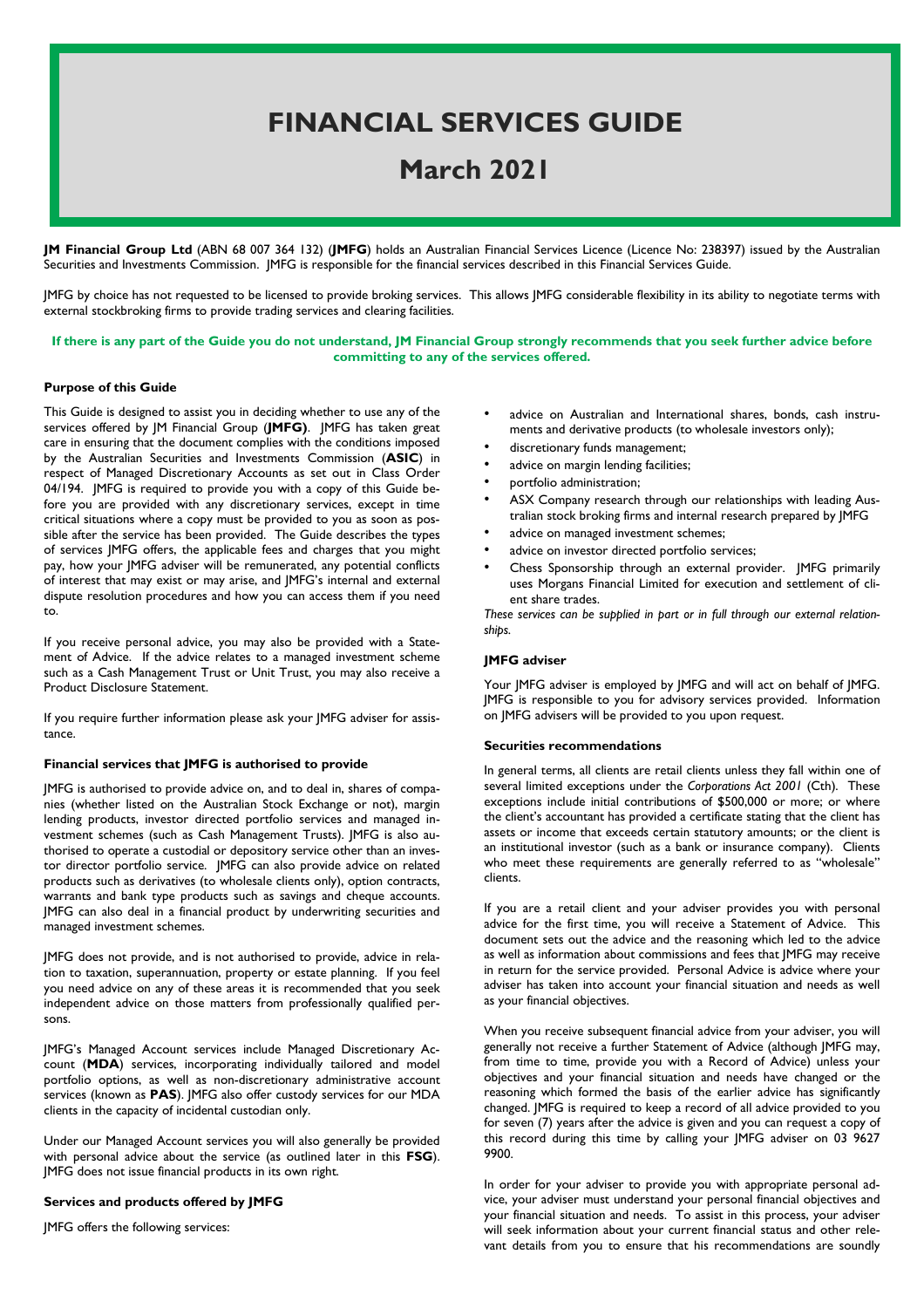based. This information will be kept strictly private and confidential. If you choose to provide us with this information, you should ensure that your adviser is made aware also of any relevant changes that occur to this information over time for the purposes of providing any further or subsequent advice.

It is your right to withhold this information from your adviser, but if you choose to do so, you should be aware that the advice provided is regarded as General Advice. This means the advice has been prepared without taking into account your financial situation and needs. In such a situation, you will need to consider the appropriateness of the advice having regard to your objectives, financial situation and needs, before acting on the advice.

If you choose not to provide JMFG with all of the information requested or the information you provide is inaccurate or incorrect, this will affect the type of advice that JMFG can provide. You should read any warnings contained in any advice document carefully before making any decision relating to the acquisition or disposal of a financial product.

JMFG may also provide you with general financial product advice from time to time, such as investment or product research reports, economic or market updates, marketing material or product specific information.

This information is not personal advice as it does not consider your personal circumstances, needs or objectives. You should evaluate your own situation first when considering this type of advice before making any decisions relating to a particular financial product. This includes obtaining and reading a copy of any relevant product disclosure documents.

If you are a non-discretionary retail client, and your adviser recommends that you invest in a company which is raising capital through a prospectus, you will be provided with a copy of the prospectus for that offering.

If JMFG make a recommendation to acquire a particular financial product (other than securities listed on a licensed market) or arrange for you to be issued with a financial product, JMFG will also provide you with a Product Disclosure Statement ("**PDS**") or Short-Form PDS (an allowable summary version of a full PDS that outlines prescribed key product details) where required.

**If you do not wish to provide information on your relevant personal circumstances, you will not receive a Statement of Advice.**

#### **How to instruct your JMFG adviser**

You can request your adviser to buy or sell Securities over the telephone. Instructions may be provided to your adviser by email only by prior arrangement with your adviser.

## **Tailored Investment Solutions**

JMFG is authorised under its licence to provide both discretionary and non-discretionary investment management services (also often known as managed account services). In each case, JMFG will individually manage your portfolio according to a stated and agreed investment strategy, model or goal as part of our personal approach to tailored investment solutions.

Importantly, all investments within a portfolio account are held beneficially for you at all times. You can view full details of your account(s) over our secure website on a daily basis.

JMFG's managed account solutions have been designed to allow us to tailor different active investment management styles to your needs. The available options include full discretionary investment management (Discretionary Portfolio Administration Service known as **DPAS**) as well as active non-discretionary management. JMFG is also able to administer, transact and report on any 'non-advised' assets for a portfolio using the same comprehensive portfolio management systems (Portfolio Administration Service or **PAS**).

## **Discretionary Account Services**

You can authorise your JMFG adviser to make investment decisions on your behalf on a discretionary basis. This means your adviser will make

investment decisions on your behalf within agreed parameters without referring to you every time he does so. This can include the option of tailoring a specific portfolio to your needs on a fully bespoke basis or utilising one or more carefully researched and monitored active model portfolios.

In either case, you will need to sign a separate Discretionary Agreement before discretionary investment services can be provided to you. This Agreement provides authority to JMFG to invest in and dispose of financial products on your behalf without prior reference to you for each transaction.

Where JMFG considers that an MDA service is appropriate for you, having first considered and assessed your personal circumstances, needs and objectives, we will provide you with personal advice in the form of a SOA that sets out the reasons why, and basis on which, we believe the service is appropriate for you.

Prior to providing an MDA service to you, JMFG is required to provide you first with an MDA contract that includes an investment program. The investment program will contain a detailed range of parameters which have been designed to suit your particular circumstances and needs. It is the basis on which JMFG will provide the ongoing investment management services to you and exercise our discretion under the Discretionary Agreement.

## **The Discretionary Portfolio Administration Service and Custody Arrangements**

Investors with assets in our Discretionary Portfolio Administration Service will have their Portfolio held in the name of an external custodian. The custodian will hold in safe custody the title to any of your assets covered by the Discretionary Agreement, will authorise settlement of purchases and sales, arrange execution of transfers and ensure any income earned by the assets in your portfolio are paid into the proper account. The custodian must at all times ensure your assets are identifiable from the assets of other clients, but may in the course of its duties hold cash and securities for clients in a common account.

JMFG is responsible for preparing your Investment Program and making investment decisions within the scope of the investment parameters established in your Investment Program. JMFG will also be responsible for providing instructions to the custodian. You can discuss this further with your adviser.

The external custodian that holds your Portfolio assets is Sandhurst Trustees Limited. Contact details for Sandhurst Trustees are set out at the end of this Guide.

## **Management of your account**

In order to operate the account in accordance with your needs, you are required to provide JMFG with instructions about the parameters you want your adviser to operate within. Your adviser will prepare an Investment Program for you. The Investment Program will state the nature and scope of the discretions your adviser will be authorised to act within and the investment strategy that will be applied to your discretionary account. For retail clients, the Investment Program will comply with Division 3 of Part 7.7 of the *Corporations Act 2001* (Cth). This means that the Investment Program prepared by your adviser will constitute Personal Advice and must contain the information that is required by law to be included in a Statement of Advice such as statements about the nature and scope of the discretions JMFG will be authorised and required to exercise and any investment strategy that is to be applied in exercising those discretions. It will also include details and information about any significant risks associated with the discretionary account.

The Discretionary Agreement will seek information about your relevant personal circumstances. As the Investment Program will be based on this information, it may cease to be suitable for you if your personal circumstances change. If you provide limited or inaccurate information, JMFG is required to warn you that a Discretionary Agreement may not be suitable for you.

Your JMFG adviser will review your Investment Program at least annually to ensure it remains suitable for your relevant personal circumstances.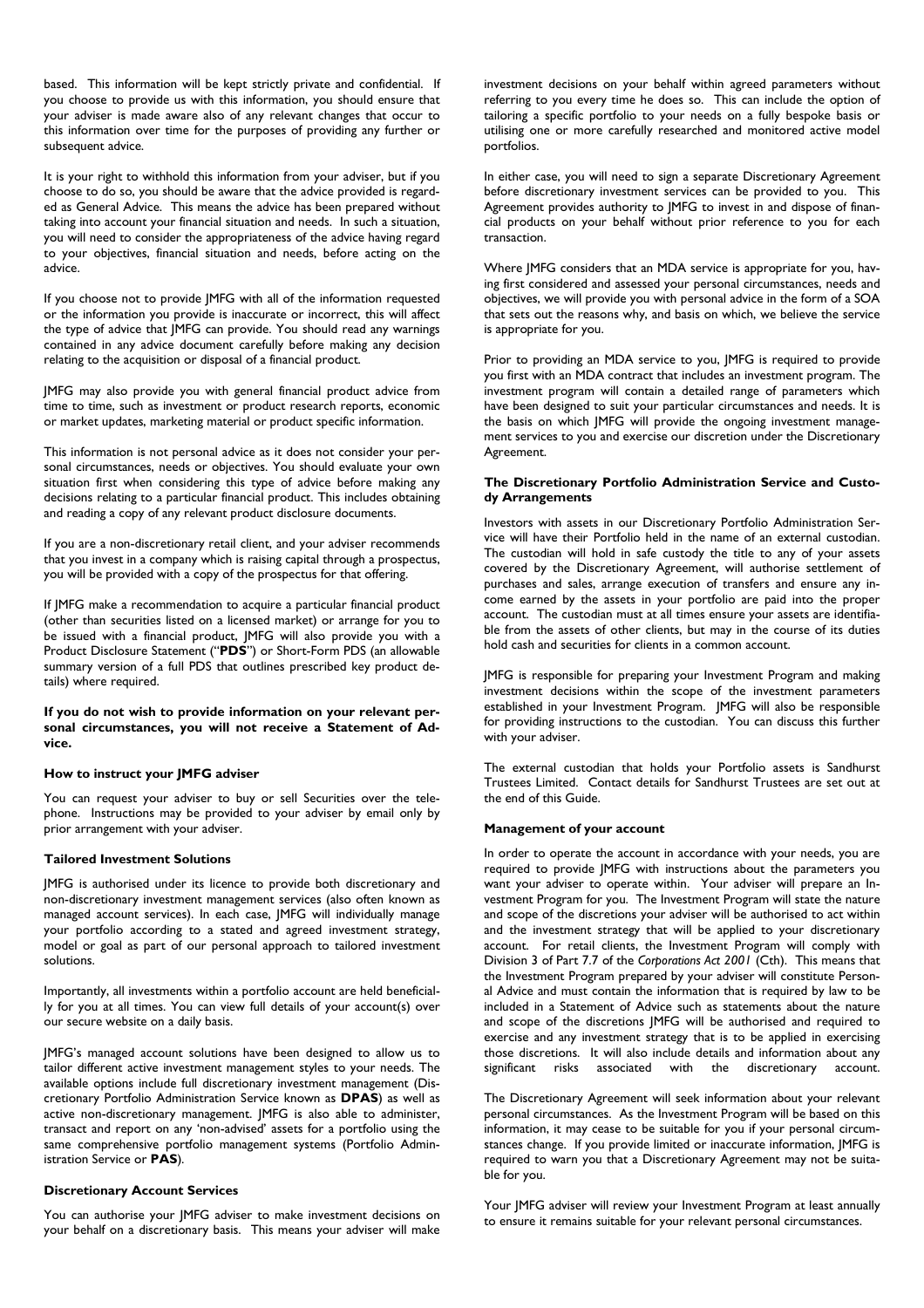#### **Providing ongoing instructions to your JMFG adviser**

You can also request your adviser to buy or dispose of investments in the usual way over the phone. The Discretionary Agreement provides several alternatives for limiting the discretion of your adviser to buy or sell securities. With respect to rights attaching to your investments (for example: takeover offers, rights issues, share purchase plans etc.) your adviser may consult you, although not obliged to do so, prior to deciding on what action will be taken in respect of those rights.

## **Risks of Discretionary Accounts**

In addition to the risks identified below under the heading *"Investment risks"* there can be significant additional risks associated with investing by way of a discretionary account. These include:

- Churning where the adviser buys and sells at excessive levels. As brokerage may be charged for each purchase or sale, there is a risk that brokerage charges may be excessive. JMFG has procedures in place to identify churning of discretionary accounts and take corrective measures as warranted. Clients will also be alerted accordingly.
- Investments purchased that do not comply with your investment program. JMFG has procedures in place to monitor the investments made for discretionary accounts to ensure they fit within your investment program. You should discuss your investment strategy thoroughly with your adviser and to the extent possible, put your requirements in writing so as to remove any possible confusion.
- In managing a discretionary account, conflicts of interest may arise from time to time where the adviser may be perceived to put their interests or the interests of JMFG before the interests of the client. This might include, for example, subscribing for shares in a float where a commission is paid to JMFG for directing funds to the float or buying shares on your behalf where the adviser has recently sold the same shares and vice versa. JMFG has procedures in place to manage these situations, including a requirement for the adviser to contact clients and inform them of any relevant conflict of interest before entering into a transaction on behalf of the client.
- the authority that you provide to us under the service may be used to invest in assets which may not suit your objectives, needs and risk level at all times;
- you may be subject to financial losses for investment decisions made on your behalf under the authority provided to us.

JMFG has implemented various internal control mechanisms with the objective of managing these types of risks with the operation of the service, ensuring appropriate communication mechanisms are in place with you in respect of your portfolio. JMFG will set out specific details on how these risks will be managed as part of the investment program within the MDA contract provided to you prior to providing any such services.

Discretionary Account Services are not suitable for all clients. If you want to retain complete control of all investment decisions, JMFG does not recommend this service for you. However, if you understand the risks associated with having someone else make all the investment decisions on your behalf, it may be suitable for you. JMFG recommends that, where applicable, you seek independent advice and discuss the agreement thoroughly with your adviser before signing a Discretionary Agreement.

Your adviser will not take into account any labour standards or environmental, social or ethical considerations in the selection, retention or realisation of investments comprising your portfolio unless you have provided specific details on how these considerations are to be applied to the investment selection process.

#### **Non-Discretionary Managed Account (NDA) Services**

JMFG can also provide active investment management services to you on a non-discretionary basis either in combination with the DPAS service, or as a stand-alone arrangement (known as **PAS**). The key difference with PAS is that following receipt of any personal advice from us, you must first authorise all transactions in relation to your investments by us by whatever method we consider reasonable in the circumstances.

This means that JMFG will not act on any recommendation regarding the purchase or sale of any investment on your behalf that you do not authorise first under this service option. This can result in delays arising between the receipt of a recommendation from us and the confirmation back from you to proceed which may impact on the recommendation and performance of the underlying portfolio.

#### **Payment for services**

JMFG operates on a 'fee for service' basis. All of our fees are tailored for each client situation and are fully disclosed to you before we provide any services to you.

There are various methods and types of payments for our services and these are detailed below.

Irrespective of the method selected, all of the fees charged to you by JMFG are payable directly to JMFG. The level of ongoing fees and payment method to apply will be agreed and documented in JMFG's client service agreement prior to providing you with the relevant service(s). If JMFG provides personal advice to you, we will also detail in the relevant SOA or ROA (as appropriate) all of the remuneration, including any fees or commissions or other benefits that JMFG receives with respect to that advice or service.

With your prior authorisation, JMFG is able to collect fees payable to JMFG directly from you or from underlying investment portfolios, managed accounts or other financial products. The different types of fees that may apply to our various services include the following general categories:

**Management Fees**: These are the agreed annual fees to be charged to you for providing ongoing portfolio administration and investment management services (including Managed Accounts), as well as fees for regular monitoring and investment advice services. Typically, this is calculated based on a percentage of assets under active management (up to 1.75% p.a./ 2.25% p.a.)

**Brokerage:** This is a fee for the buying and selling of listed securities. The execution of the transaction will be performed through a nominated broker to whom JMFG will pay a clearing fee (currently JMFG uses Morgans Financial Limited). The brokerage fee is retained by JMFG for costs and other overheads associated with the transaction. The amount of the brokerage fee will depend on whether or not you are participating in our DPAS or PAS services. Brokerage fees are set out below.

**Other Fees:** Other types of fees that JMFG may charge include performance fees (negotiated on a case by case basis) where portfolio performance exceeds a pre-agreed benchmark return. In addition, any transfer of an asset 'in specie' into or out of one of our managed account services will incur a separate fixed per asset fee of \$20 rather than the standard brokerage fees. Brokerage will be 0% in many managed accounts.

Payment to JMFG will be in the form of management fees, brokerage or a combination of the two (see Fees below). JMFG may also receive commissions from products you purchase through your adviser for the length of time you hold the product. Some examples of products for which JMFG receives commissions are investment products such as Cash Management Trusts and Unit Trusts, Margin Loans, shares bought through new issues and underwriting of capital raisings. These commissions are not paid by you. Commissions vary from product to product, however in general terms the following ranges are representative of the commissions received by JMFG:

| Cash Management Trusts:                      | $0.2 - 0.4% + GST$  |
|----------------------------------------------|---------------------|
| Margin Loans:                                | $0.2 - 0.5% + GST$  |
| Managed Funds:                               | $0.2 - 0.4% + GST$  |
| <b>Investor Directed Portfolio Services:</b> | $0.5 - 1.75% + GST$ |
| New share issues:                            | $0.0 - 5.0% + GST$  |
| Sub-underwritings:                           | $0.0 - 5.0% + GST$  |
| *These are trailing commissions              |                     |

You may also be required to pay JMFG an administration fee for managing your portfolio. The standard fees for this service are set out in the table of fees on page 4.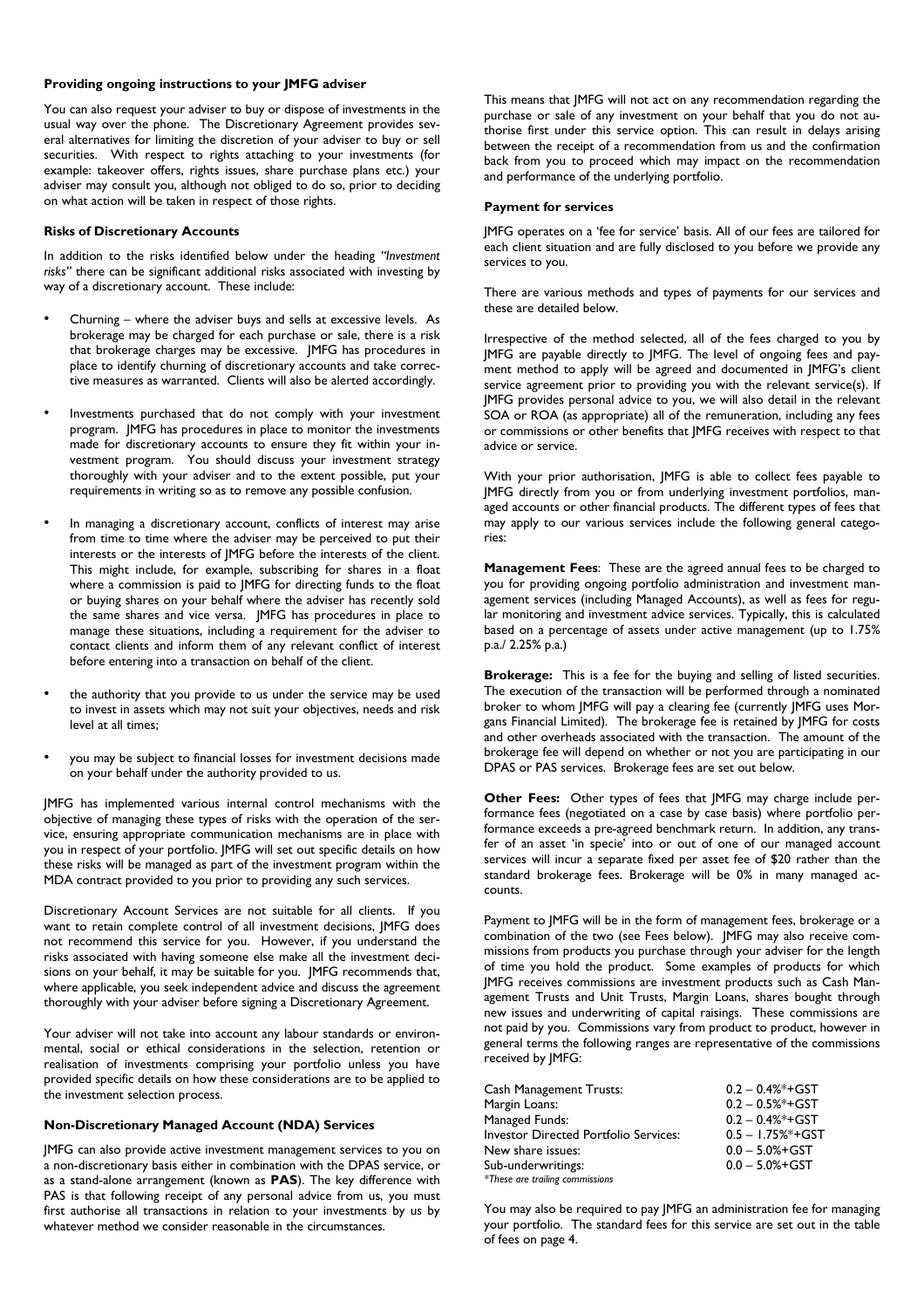#### **Adviser remuneration**

Your JMFG adviser is paid by way of salary. In addition, he/she may receive an annual bonus payment or other non-monetary incentive based on the achievement of personal performance standards, quality advice and compliance assessments, as well as overall business profitability. Any bonus amount or benefit is not fixed nor is it guaranteed and it may vary from year to year as approved by the JMFG directors. JMFG's advisers do not receive any commissions or other fees associated with the provision of advice to you.

## **Material benefits, interests and associations**

It is your right to be advised of any material interest that your JMFG adviser or any associates may have in securities that could be reasonably expected to be capable of influencing a securities recommendation made to you.

Your JMFG adviser will provide you with more information and any disclosable interests when making any specific recommendations. JMFG's business involves introductions or referrals from advisers and other clients. Generally, JMFG does not pay a fee or commission in relation to referrals. However, in some cases JMFG may share part of our fees with another adviser or Australian Financial Services Licensee, up to a maximum of 50% of the fees charged to you.

This is not an additional charge to you and it varies from case to case as well as with the amount of business referred to JMFG and the type of professional relationship in place. If you receive personal advice from us, we will tell you in the SOA or ROA about any person or entity that will receive any payment from us and the amount of that payment where it is able to be determined at that time.

JMFG also has a relationship with Sandhurst Trustees Limited and certain other providers in respect of its Cash Management Account whereby JMFG receives daily updates of client balances (subject to client approval). You are however under no obligation to use this product.

#### **Managing conflicts**

In this context, 'conflicts of interest' describes circumstances where some or all of the interests of clients to whom JMFG provides financial services are inconsistent with, or diverge from, some or all of the interests of JMFG or its representatives. This includes actual, apparent and potential conflicts of interest.

JMFG's policy is to first ensure that the conflict should be avoided if possible. If this is not possible or feasible, then any conflict will be disclosed clearly to the person to whom the conflict potentially relates. JMFG will always give priority to your interests when providing financial advice to you.

JMFG will endeavour to avoid or minimise potential conflicts of interest by deriving most of JMFG's revenue directly through fees agreed with and signed off by you in our client service agreements. JMFG or its representatives may from time to time have a financial interest in or deal in financial products that are also recommended to you. You should review any disclosures made in particular research, PDS, SOA or ROA documents with respect to interests that JMFG or its representatives have in any such financial products.

## **Investment risks**

In general the risks of investing can be categorised in the following manner:

- (a) overall market risk this is the risk of loss by reason of share movements in the share market generally. Factors which influence share market movements include political, economic, taxation and legislative factors;
- (b) domestic versus international factors the vulnerability of a company to international events and market factors such as currency movements and international market movements;
- (c) sector specific factors these include demand for the product the company produces, commodity prices, changes in consumer demand, lifestyle changes and changes in technology; or
- (d) stock specific factors these include the quality of the company's directors, the strength of the company's management and the sig-

nificance of any key personnel, the company's profit history, the company's tangible asset base, debt level and fixed cost structure, litigation issues, profits or losses on particular contracts, drill results, competition from within the sector, and whether the company already has a profitable business or whether it is exploring for recoverable resources or developing a new product.

#### **Privacy**

JMFG maintains a record of your personal profile that includes any personal details that you, or your representative or Adviser(s), provide to us.

This includes information about your investment objectives, financial situation and needs, income and expenses, assets and liabilities as well as key contact details. JMFG also keep a copy of any FSG, SOA and ROA that we provide to you.

JMFG is committed to protecting your privacy. All personal information (as defined in the *Privacy Act 1988* (Cth)) collected from you will be used and stored by us in accordance with *MFG's Privacy Policy*. A copy of JMFG's Privacy Policy can be provided free of charge to you upon request. If you wish to examine your personal file, please contact us directly to make the appropriate arrangements.

#### **Complaints**

You are entitled to have any concern about the service you have received from us, or any other aspects of your dealings with us, considered and dealt with as quickly as possible. JMFG will make every effort to comply with your requests and in the event that you have a complaint about any aspect of JMFG's services, you should initially contact your adviser and discuss your complaint with him or her directly.

This can be done orally or in writing. If you lodge a complaint with one of JMFG's advisers, he or she is required to notify JMFG's Complaints Officer in writing within 24 hours. When raising a complaint with JMFG you need to be clear about the nature of the matter that has led to the complaint, and be able to demonstrate how this has impacted on your circumstances.

JMFG's adviser will consider your complaint and discuss with you ways of dealing with the issues you raised. JMFG's adviser has 14 days under our internal complaints resolution procedure to deal with your complaint satisfactorily.

Where your complaint has not been satisfactorily resolved, or, in any case, if you would prefer to make a complaint to someone other than your adviser, you may contact the Complaints Officer on 03 9627 9900 about your complaint.

JMFG recommends that you put your complaint in writing. However, if you prefer, you may lodge your complaint in person or by telephone. Complaints in writing should be addressed to:

JMFG Complaints Officer JM Financial Group Ltd Level 8 140 Bourke Street Melbourne Vic 3000

Once your complaint has been received by JMFG, we will send you an acknowledgement letter. If your complaint concerns the advice provided by an adviser, you can elect to discuss the matter directly with that adviser. If you are not satisfied with the outcome, the Complaints Officer will refer the matter to the JMFG Complaints Review Committee.

JMFG will respond to all complaints as soon as possible and in any event within 30 days. If your complaint cannot be resolved through our internal complaints handling procedures, then the Complaints Officer will refer you to our External Complaints Resolution Service. This is the Financial Ombudsman Service (**FOS**). FOS is an Australia-wide complaints resolution scheme for the consideration of complaints about retail investment advisory services and managed investment schemes.

You also have the right to complain in writing directly to FOS.